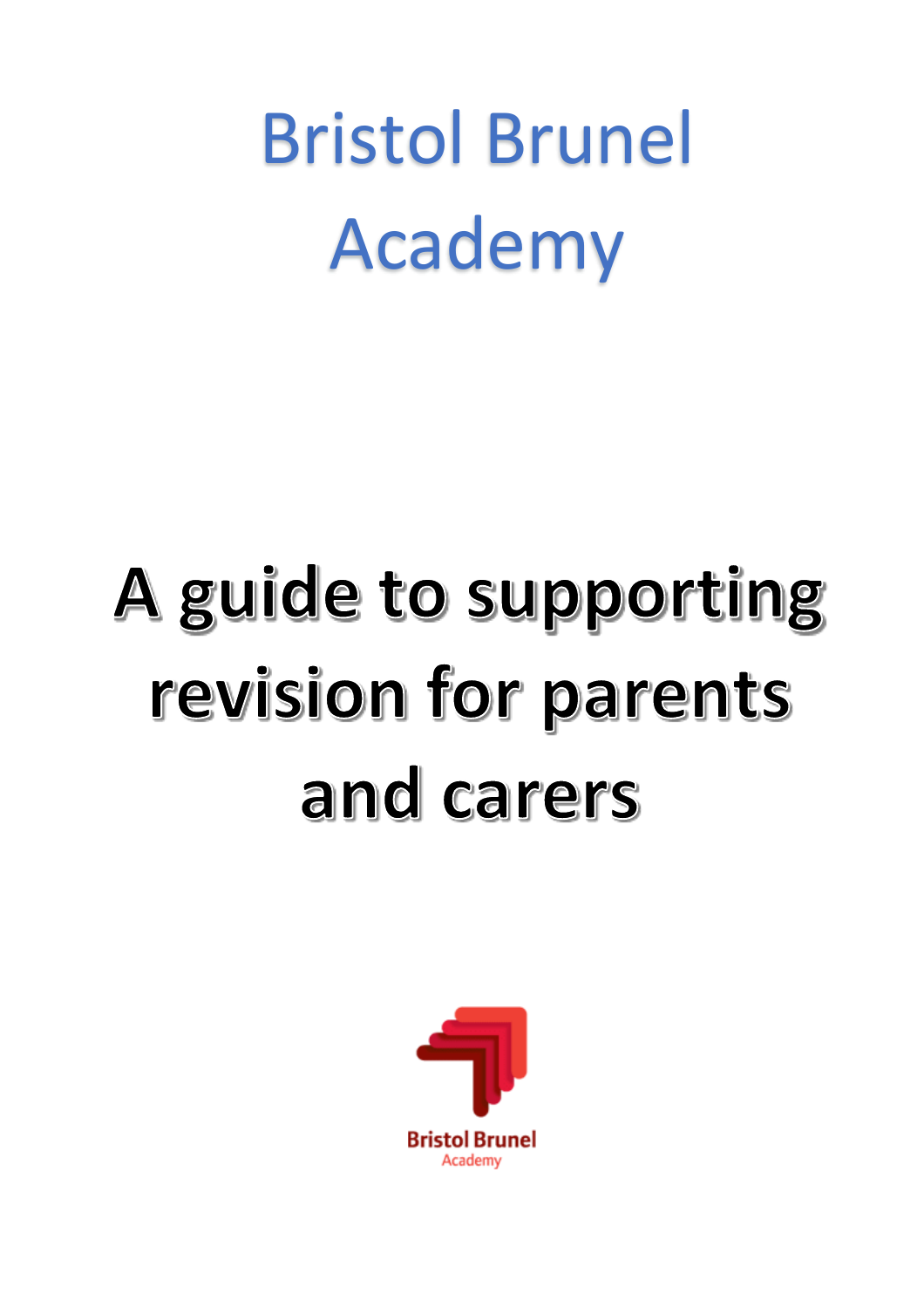#### **Introduction**

The examination season can be a difficult time for our children, and therefore for us as parents. This booklet has been designed to offer some tips and resources to support your child through this difficult period. If you wish to discuss anything within this booklet further, please do not hesitate to contact me at the academy.

Simon Jones *Assistant Principal Simon.jones@clf.uk*

## **Top Tips!**

- 1. Help your child to construct a revision timetable. Build in social time!
- 2. Ensure that they stick to their revision timetable (!)
- 3. Provide them a quiet space in which to work. If this is not possible, please use the academy support sessions (detailed on the website under 'homework')
- 4. Offer them regular snacks and water
- 5. Ensure they have 'down time'. Ideally this should be before bed to help them sleep.
- 6. Provide them with the correct equipment and resources for learning.
- 7. Create revision resources with them. Help test their knowledge by using flashcards, for example.
- 8. Time them completing practice papers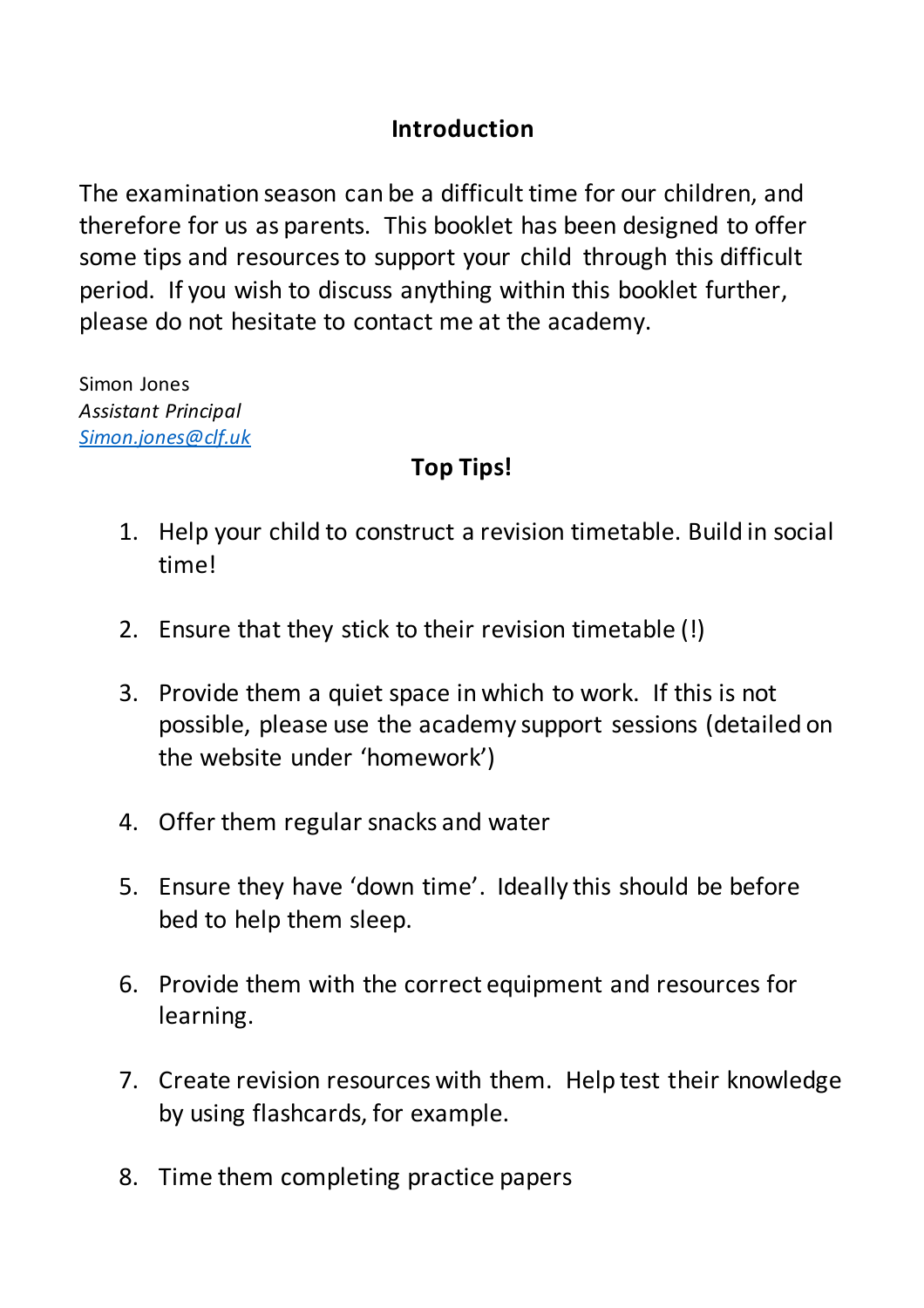#### **The Learning Scientists**

At Bristol Brunel we are advocates of the research undertaken by the Learning Scientists (www.learningscientists.org).

Whilst there is a lot to explore on their website, we have been promoting the following techniques specifically:

#### **Spaced Practice**

This is the process of committing learning to long term memory. Returning to a topic or concept helps to secure learning, and make it easier to recall in exam situations. The following slides may be helpful in explaining the process further:

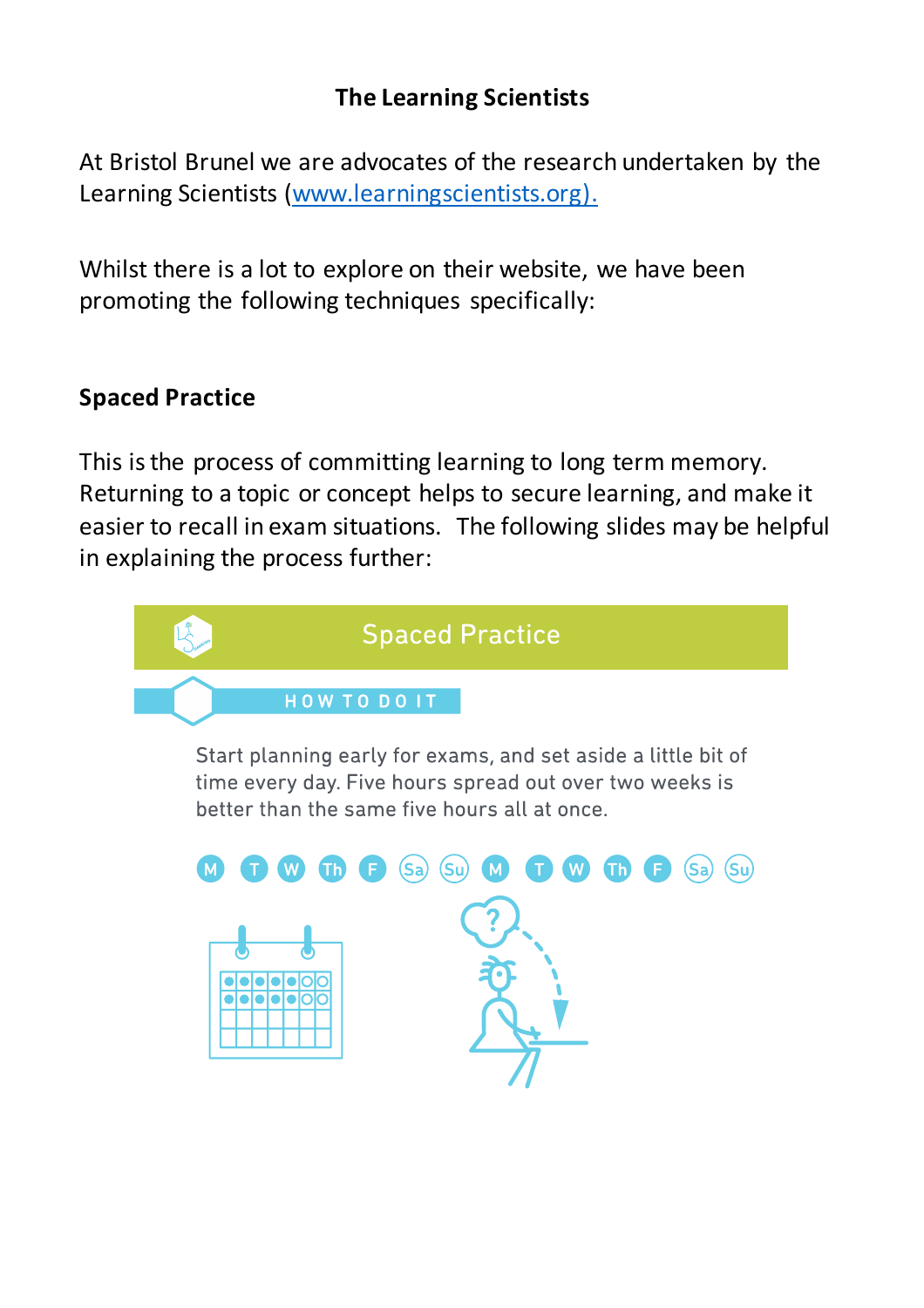

Review information from each class, but not immediately after class.





After you review information from the most recent class, make sure to go back and study important older information to keep it fresh.

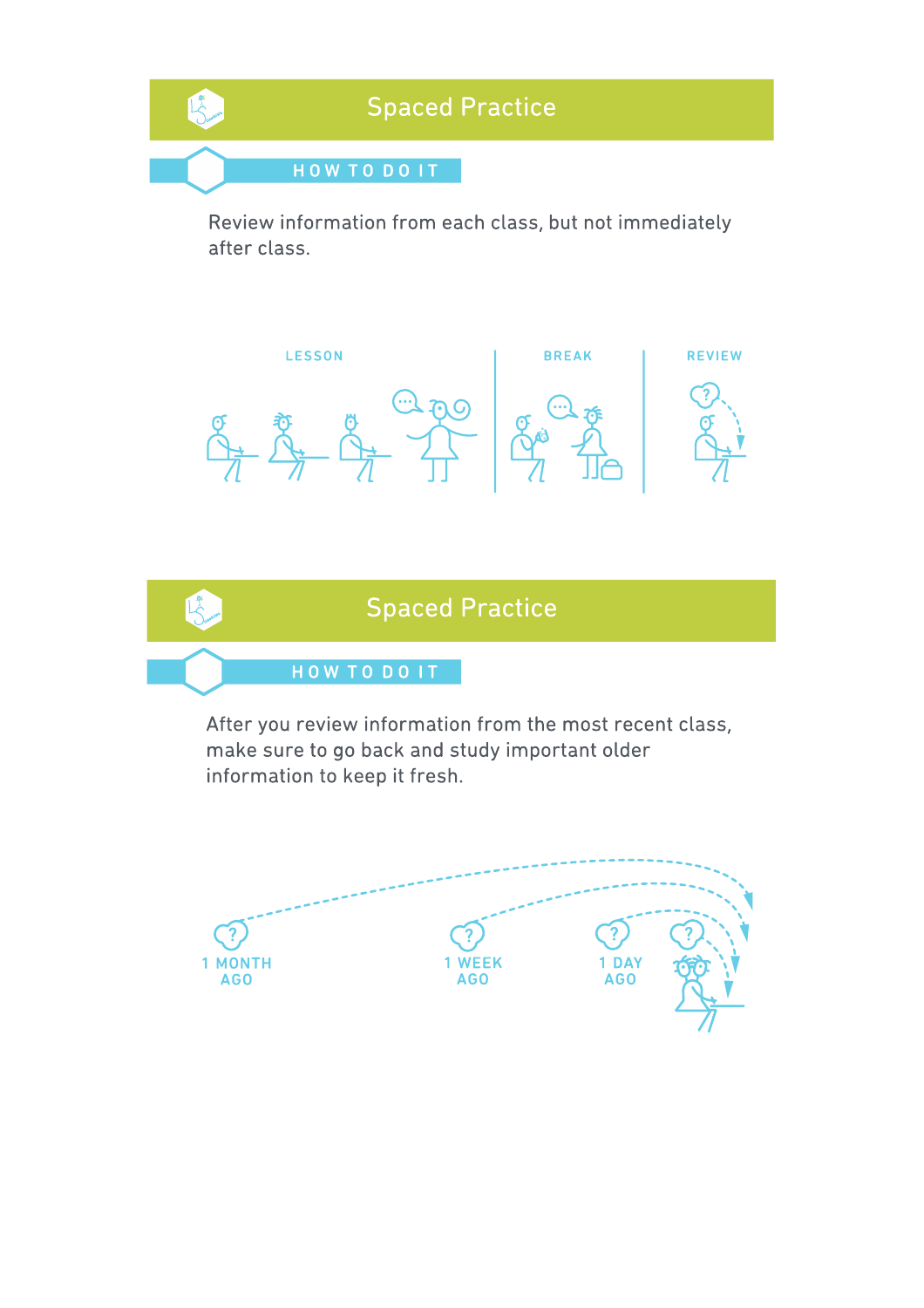#### **Retrieval Practice**

**This is the concept of using different techniques that work for individuals to recall information. The process can include making flashcards, post it notes and short test questions. This is most successful when linked with the spaced learning technique (above). Again, the following slides may be helpful:**